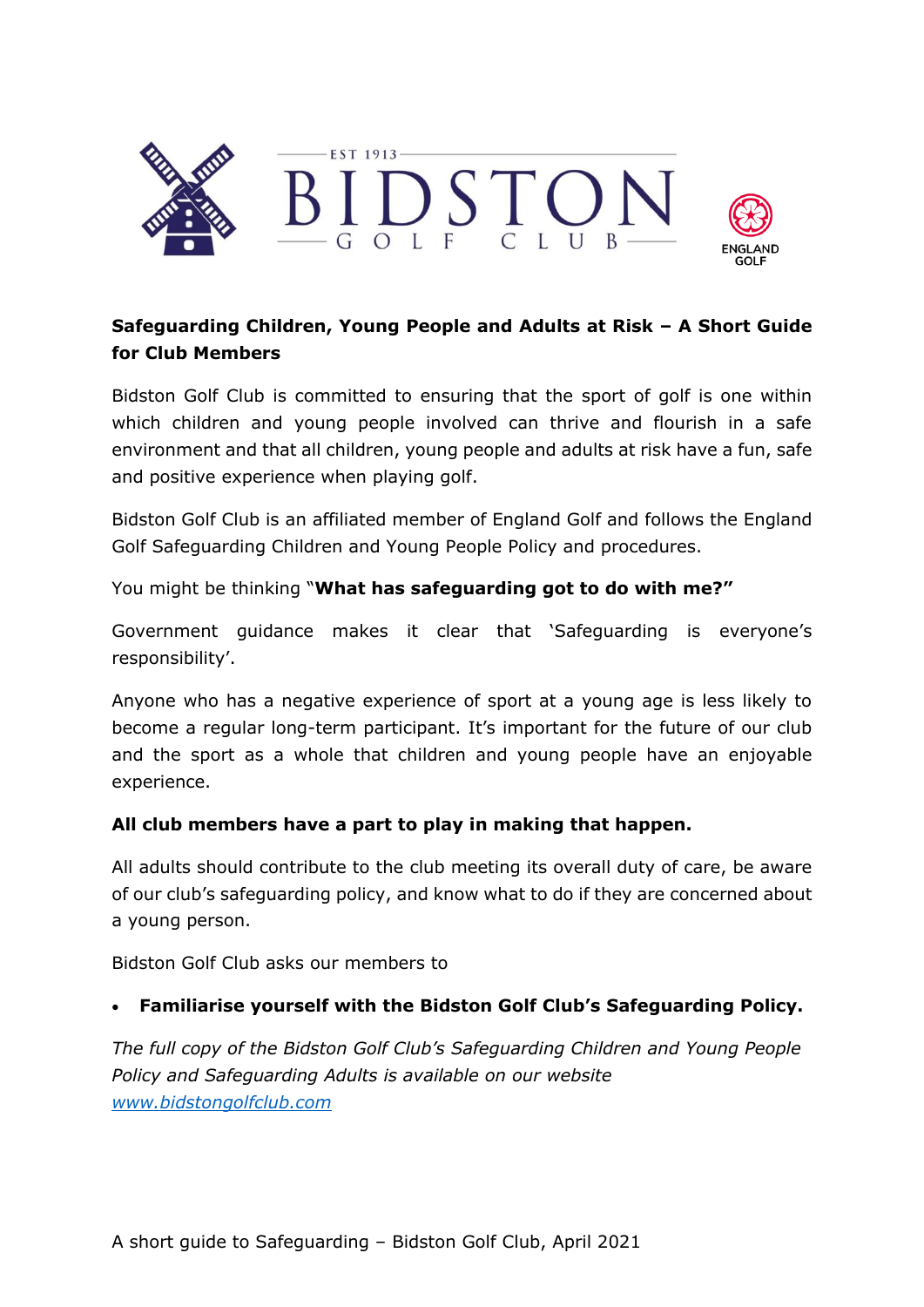• In particular familiarise yourself with:

# **1. Bidston Golf Club - Codes of Conduct**

Adults should always be aware that age related differences exist and conduct themselves in a manner that both recognises this and prioritises the welfare of children and young people.

# **2. Anti-Bullying Policy**

Bidston Golf Club believe that every effort must be made to eradicate bullying in all its forms. The Club will not tolerate bullying in any of its forms during club matches, competitions, coaching or at any other time while at the club.

### **3. Transport Policy**

The club believes it is primarily the responsibility of parents/carers to transport their child/children to and from events.

### **4. Changing Room Policy**

The changing rooms are used by all members & visitors. Wherever possible adults will avoid changing or showering at the same time as children but parents will be made aware that with limited changing room space there will be occasions when adults and children may need to share the facilities. Where a parent/carer does not consent to their child accessing the changing rooms, it is their responsibility to either supervise the child while in the changing rooms or ensure that they do not use them.

### **5. Photography, Videoing and the use of Social Media Policies**

Think very carefully before contacting a young person via mobile phone, e-mail or social media.

Do not accept children as contacts on social networking sites if you hold a position of trust with children/young people.

In general stick to group communications, copy the communication to a parent and only communicate about organisational matters.

### **What should I do if I'm concerned about a child or young person?**

A concern may involve the behaviour of an adult towards a child at the club, or something that has happened to the child outside the club.